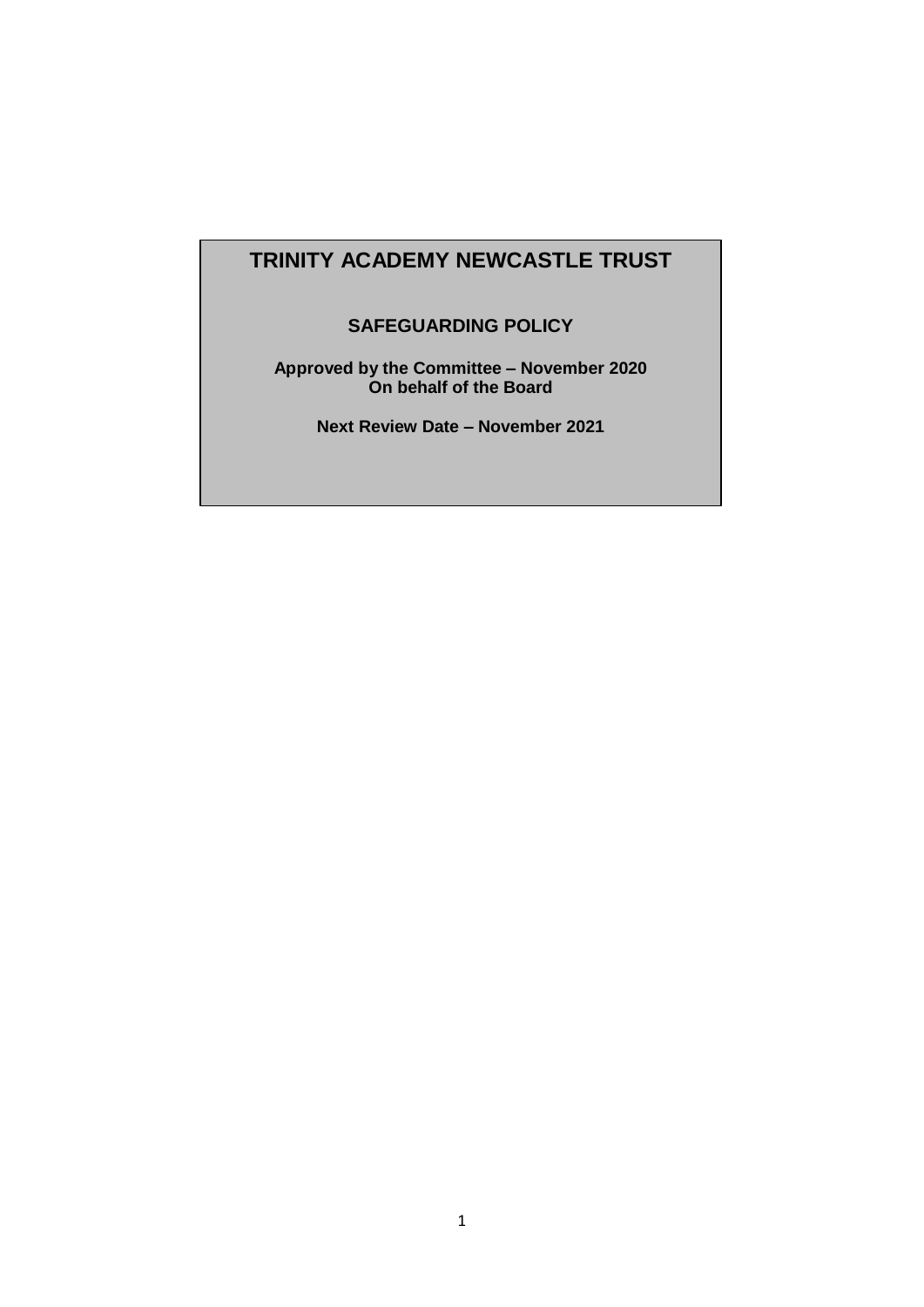Safeguarding and promoting the welfare of our learners is a statutory responsibility for all staff and therefore is everyone's business. However, safeguarding is much broader than child protection and encompasses all elements of the protection and welfare of all learners in every circumstance during the Trust day and beyond.

This policy demonstrates that safeguarding is made up of five main components known as the bubbles of safeguarding (PG: Safeguarding First Ltd) and each area is explored in depth including direction to the rest of the suite of policies that make up the safeguarding requirements. It is essential that both parents and staff are aware of the policies that underpin all aspects of safeguarding inclusive of the Child Protection Policy.

The Board of Directors have a responsibility to ensure that the arrangements for safeguarding across the five bubbles of safeguarding are secure and robust and that any shortfall is rectified. They need to have awareness and understanding of all of the policies that underpin safeguarding.



At the centre of the five bubbles, is the overarching responsibilities to safeguarding that are clearly set out in legislation. Irrespective of the type of education provision, the Education Act 2002 (section 175 (maintained schools), the Education (Independent Trust Standards) Regulation 2014 (including Academies/Free Schools) and the Education Non Maintained Special Schools (England) Regulation 2011 set out the standards for safeguarding for all settings which schools have a statutory duty to ensure that they meet.

Further information which directs all staff in schools, Directors and Designated Safeguarding Leads (DSL's) around their roles and responsibilities in safeguarding in the Trust is stated within Keeping Children Safe in Education 2020. This is inclusive of the statutory duties regarding the PREVENT strategy (1<sup>st</sup> July 2015) to have due regard to prevent learners from being drawn into terrorism and the statutory duty to report all cases of Female Genital Mutilation (31<sup>st</sup> October 2015).

Local safeguarding expectations are set out from the Local Safeguarding Children Partnership through self -completion of the Section 11 tool on an annual basis. The Section 11 tool sets out all of the standards of safeguarding expected from all partner agencies in co-operation with the Local Safeguarding Children Partnership. Many schools and settings will have individual processes of self-assessment for safeguarding including through Safeguarding First (self-assessment tool and/or termly action plan).

The Board of Directors is responsible for ensuring that this legislation and government guidance is adhered to by the Head of School and senior leaders and that all of the necessary safeguarding policies are in place within the Trust/setting and are ratified in accordance with the Trust/setting policy schedule. The Board of Directors have responsibility for ensuring that senior leaders are held to account for all aspects of safeguarding and most importantly that all legislation, guidance and policies work effectively in practice by the whole workforce.

In the Trust it is the Board of Directors or Trust chair that holds the CEO to account for the safeguarding arrangements across the whole Trust. Clear direction, can be provided through an overarching policy for the trust (such as this policy). However, the Trust must ensure that individual Academies' have their own policies (particularly Child Protection) where local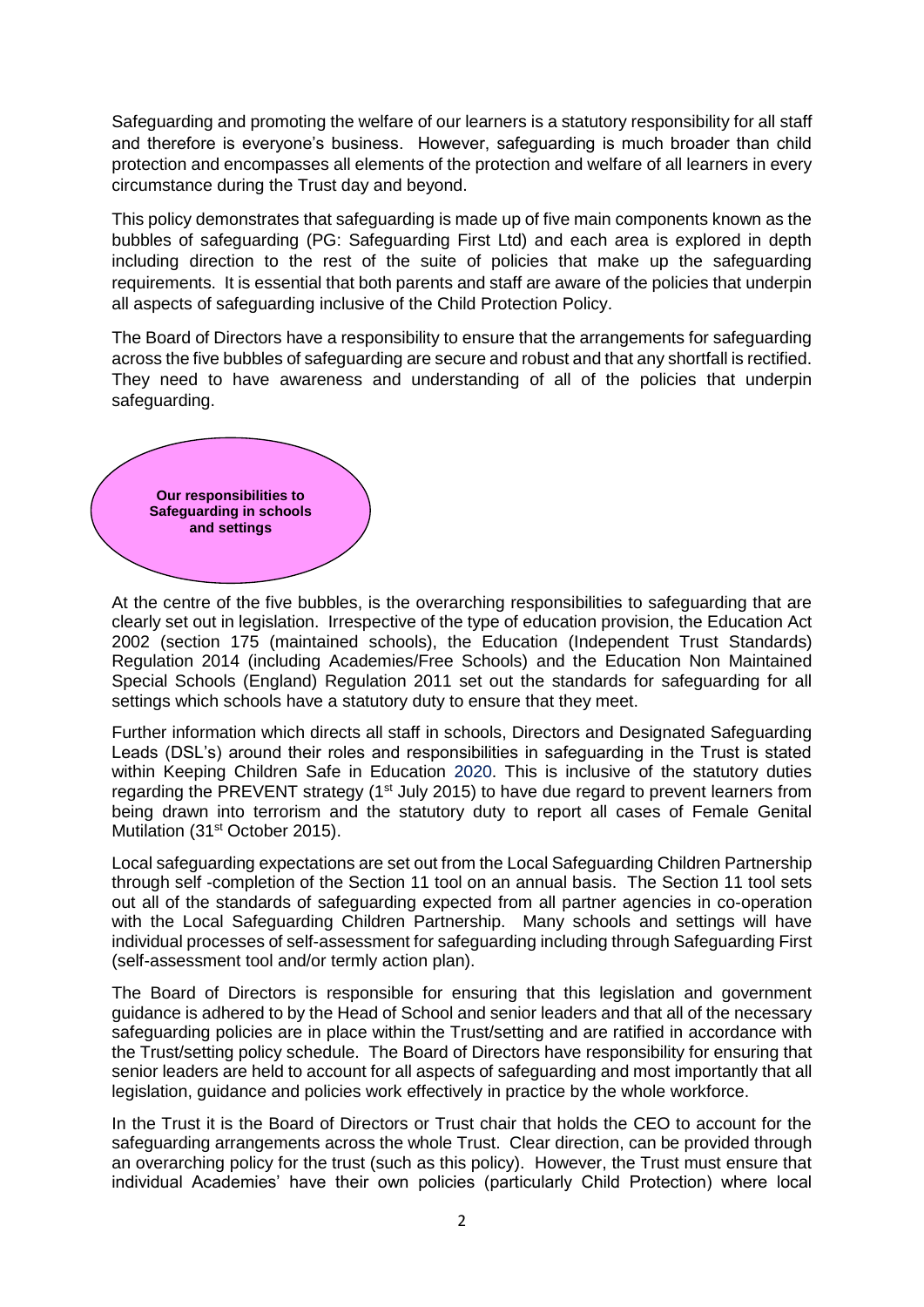arrangements may be different or a Trusts own arrangements are unique. Within that policy, clear arrangements must be shared around any additional leadership and support that will be provided in circumstances of need. This may include; Cover arrangements for when the DSL and Deputies may not be available in a Trust and clarity over Whistleblowing and allegation management/complaint should the Head of School or principal be the subject.

For further reference please see:

**Children Act, 1989**

**Education Act 2002 (section 175 (maintained schools)**

**Education (Independent Trust Standards) Regulation 2014 (including Academies/Free Schools)**

**Education Non Maintained Special Schools (England) Regulation 2015**

**Keeping Children Safe in Education 2020**

**Safeguarding Partners Section 11 Tool**

**OFSTED Trust Inspection Handbook, 2019**

**Safeguarding First Self- Assessment Tool**

**Safeguarding First Action Plan**

**Working Together to Safeguard Children 2018**

**Data Protection Act 2018 & NDPR 2018** 



At the core of safeguarding is the role and responsibility staff have in the protection of all learners in relation to any level of vulnerability. Any learner or family may be experiencing vulnerability and it is essential that all staff are fully aware of the need to recognise vulnerability as early as possible in order to gain the appropriate level of intervention necessary to support the situation.

In particular initial signs of concern may be in relation to changes in behaviour, or attendance or around a learner's special educational need or medical need. Many learners may be vulnerable due to changes in family circumstances, separation, divorce or death. For some learners they may be experiencing bullying inclusive of cyber bullying and therefore rigorous policy and practice is expected in this area in particular regarding concerns about supervision online, grooming, sexual exploitation and radicalisation.

There will be times when early intervention is not an appropriate option, in particular when there is clear evidence that a young person is at risk of or likely to suffer **significant harm.**  Under these circumstances immediate support and intervention is required which is clearly directed under each school's **Child Protection Policy.** The Child Protection Policy covers all aspects of child abuse and neglect inclusive of issues regarding harassment, bullying,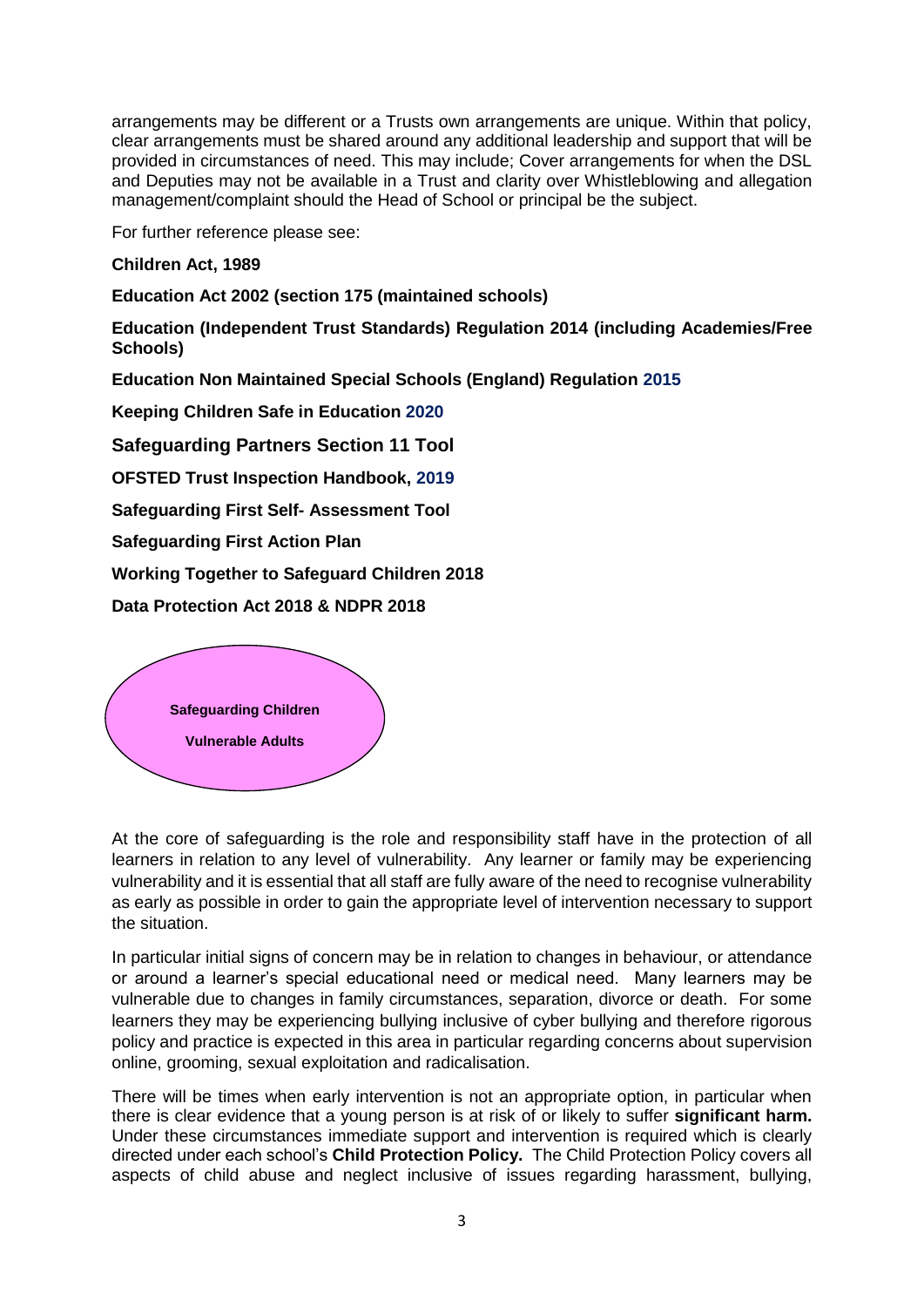victimisation, sexual violence and sexual harassment, upskirting criminal and sexual exploitation including county lines, preventing radicalisation (extremism, radicalisation and terrorism) and issues such as honour based abuse, female genital mutilation and forced marriage. All staff should also be aware that mental health problems can, in some cases, be an indicator that a child has suffered or is at risk of suffering abuse, neglect or exploitation. The expectation of all staff is that any concerns relating to significant harm are reported immediately to the Designated Safeguarding Lead and only in the event the DSL cannot be contacted, or the member of staff remains concerned about the decision made, should they directly contact the appropriate services, e.g. Children's Social Care or the police. The Child Protection Policy clearly directs staff that **safeguarding is everyone's responsibility.**

The Board of Directors have a responsibility to ensure that the CEO, Head of School and Senior Leaders have the appropriate policy and practices in place and should do so through appropriate challenge and rigour. In particular, focussing on the improved outcomes for learners who are vulnerable to ensure that policy and practice works effectively in the protection and well-being of learners and that the mental health and well-being of all pupils is a priority.

Under this bubble of safeguarding the following suite of policies are required to demonstrate statutory responsibilities:

**Child Protection Policy Mental Health and Well-being Policy Attendance Policy LAC Policy SEND Policy Behaviour & Discipline - Use of Reasonable Force Anti-bullying and Cyber Bullying Policy Administration of Medication Policy Information and Communication Policy Digital Imagery Policy Unaccompanied Travel by Children Arrivals and Departures Policy EVC Policy Behaviour Management Policy Missing from Education Policy**

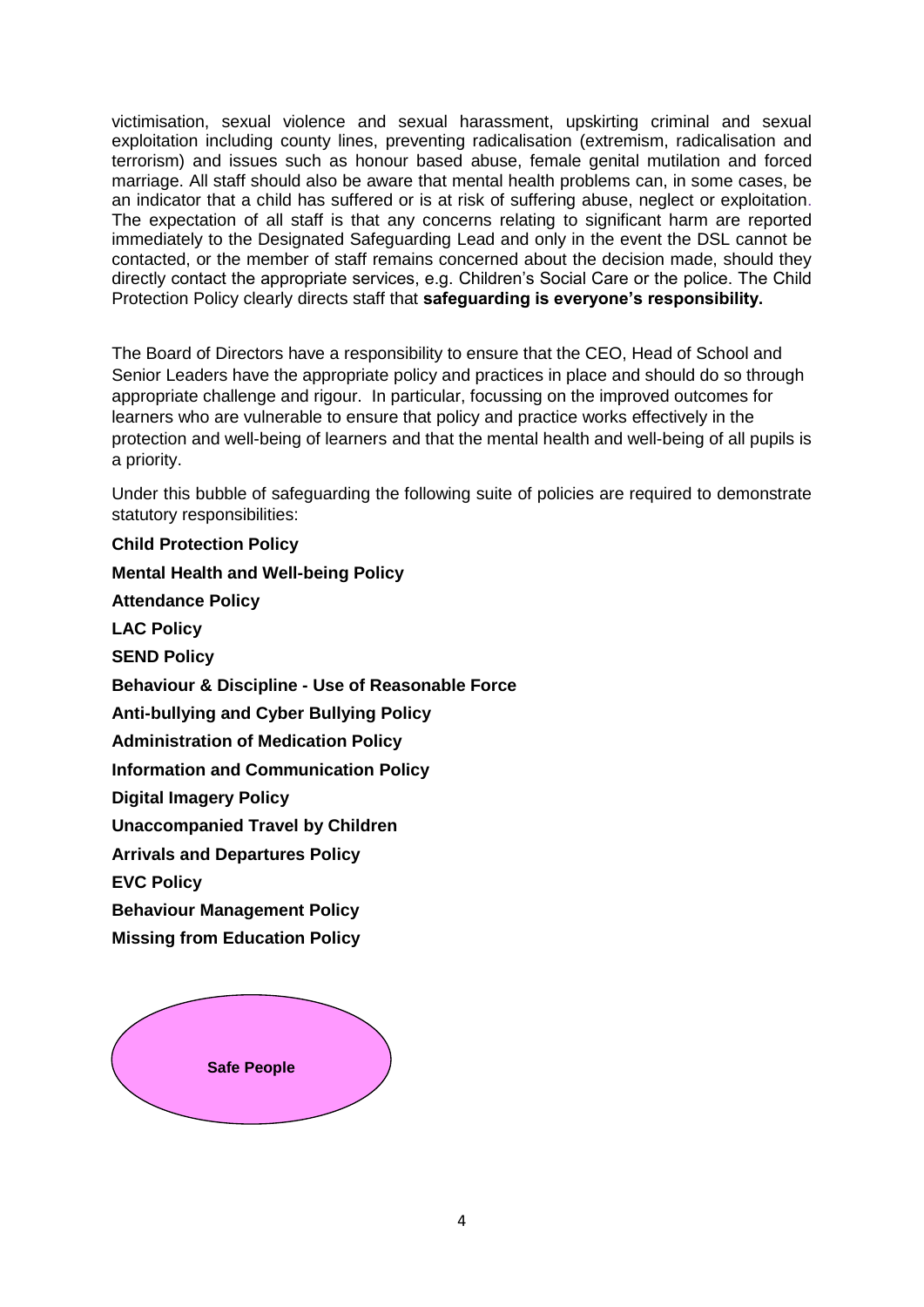All staff have a responsibility to ensure that both their own conduct and that of others is safe. Although all staff may not have particular responsibilities around recruitment, they do have a responsibility to ensure that the conduct of themselves and others does not put learners at risk and if it does this needs to be reported immediately to the CEO or Head of School (or Chair of the Board of Directors if it is regarding the CEO) through the Whistleblowing Policy.

The Trust and settings have clear staff behaviour policies /code of conduct which set out the expectations of all staff irrespective of their position e.g. staff, learner or volunteer. Staff are expected to operate within this staff behaviour policy /code of conduct both during and outside of the Trust inclusive of the use of social media. In the event that the reputation of an individual or that of the Trust is brought into disrepute because of an individual's conduct this would be a disciplinary matter managed through the Allegation Management Policy, Whistleblowing Policy and Code of Conduct.

The expectations of all staff on site will be shared both during the recruitment and selection process and through a thorough induction which should occur prior to commencing the job role and also for those members of staff who have been on long term absence on their return to work. The recruitment details of all staff working on site are held securely via the Single Central Record.

The Board of Directors have a responsibility to ensure that all staff members are recruited appropriately with necessary pre-employment checks undertaken. They also hold responsibility for ensuring that all staff adhere to the Safe Behaviour Policy/Code of Conduct and Whistleblowing Procedures and that the CEO / Head of School takes appropriate action when dealing with allegations.

Under this bubble of safeguarding the following suite of policies and documents are required to demonstrate statutory responsibilities:

**Safer Recruitment and Selection Policy** 

**Single Central Record** 

**Induction Policy**

**Staff Behaviour Policy/Code of Conduct** 

**Whistle Blowing Policy/Confidential Reporting Policy** 

**Allegation Management Policy**

**Information Sharing Policy** 



Under the Safe Premises and Places bubble the responsibilities in safeguarding are about the sites that learners are educated on. This includes both the Trust/setting but also any places where learners are taken to be educated off-site or for residential trips or visits. All staff are accountable for ensuring that wherever learners are, they are safe. This means that they are responsible for not only ensuring that classroom and working areas are safe but also that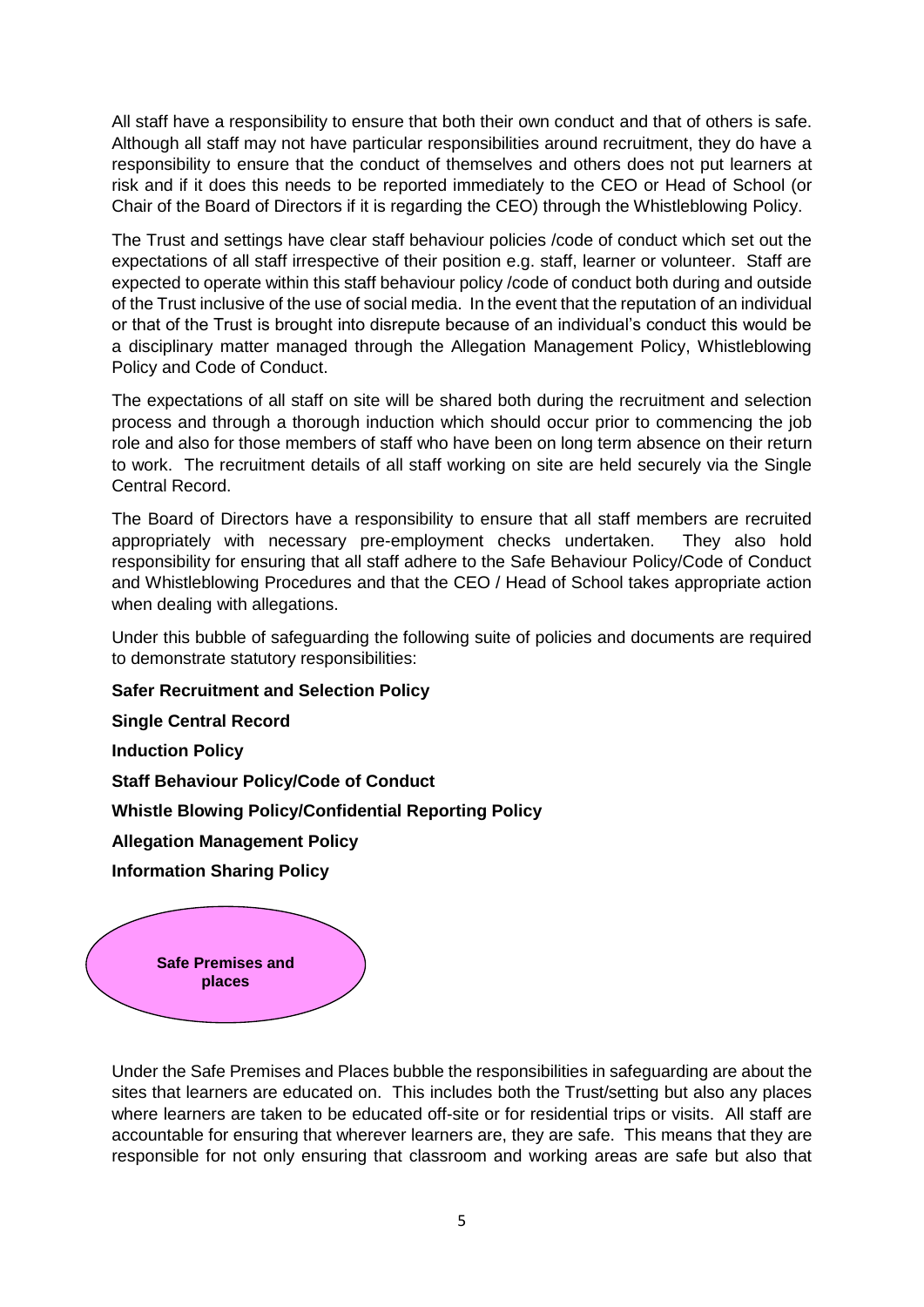shared areas e.g. hall, outdoor area, reception area are safe also and responsibly report any issues or concerns.

Any trips and visits must be appropriately risk assessed but staff must be aware to adapt and change plans in the event that risks occur that have not been planned for e.g. bus breaks down, venue is inappropriate.

All staff must operate within the health and safety regulations of the Trust or setting including fire regulations, building regulations and procedures for legionella/asbestos. The CEO/ Head of School and the Key Holders for the site are responsible for the letting or transfer of control to other agencies for use of the premises.

The Board of Directors are responsible for ensuring that all of the appropriate and necessary health and safety checks are in place to ensure both staff and learners are safe and secure both on and off site. They may also be part of the quality assurance audits in many of these areas.

Under this bubble of safeguarding the following suite of policies are required to demonstrate statutory responsibilities:

**Health and Safety Policy Asbestos Procedures Legionella Procedures Fire safety Procedures PEEPs Key Holding Policy Work Experience/Additional Learning Environment Policy Transfers of Control Agreements/Lettings Policies** 



Safe children responsibilities in safeguarding relates to the current curriculum provided by the school/setting and encompasses all aspects of the safety and well-being of young people. It is important that through a wide ranging curriculum including PHSE and SMSC (Spiritual, Moral, Social and Cultural), Relationship/Relationship and Sex Education, and Health Education that young people are given the opportunity to learn about diversity including, faith, democracy, the law and values.

Through such a curriculum they are given opportunities to explore their understanding of life and their own experiences for example around issues such as healthy/positive relationships, family life or making safe decisions. It is sometimes not until these discussions where learners will be given an opportunity to consider the world around them where they may disclose they are at risk of harm. The curriculum is there to support learners in having these healthy discussions in order to help them to manage current and future risks e.g. attending parties or engaging in online behaviours and develop resilience and an ability to manage difficult situations. The curriculum should cover all aspects of the safety and well-being of learners and in particular focus on giving them a 'voice'.